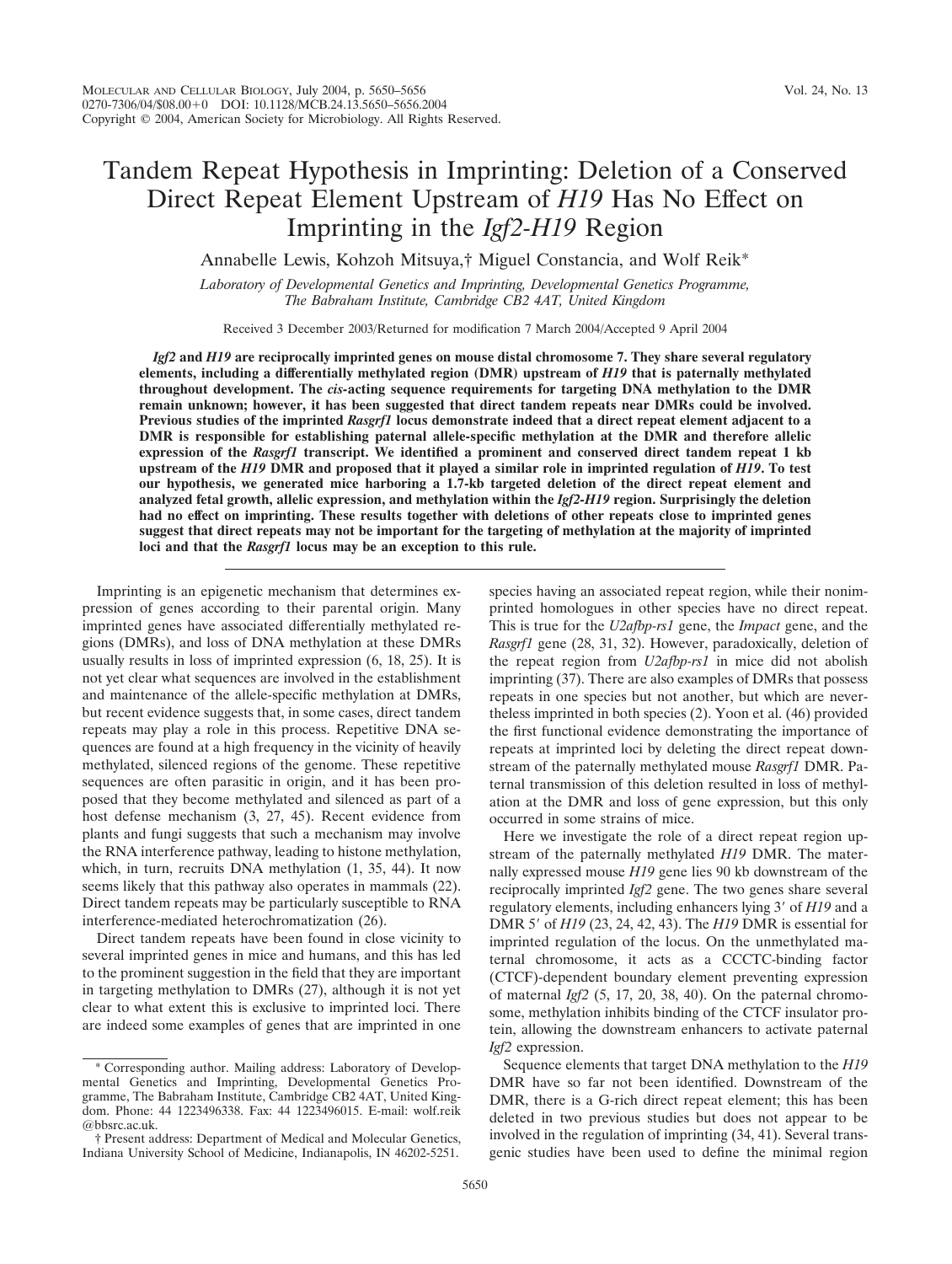

upstream of *H19* required to establish the methylation imprint at the *H19* DMR. At the outset, transgenes included only 4 kb of 5' flanking sequence (4, 13, 33). However, these transgenes only showed imprinted expression when integrated in high copy numbers. A more recent study using a transgene containing 5.5 kb of sequence upstream of the *H19* transcriptional start site found that single-copy integrants also showed imprinted expression (10). In addition, an insertion of the region from kb  $-10$  to  $-0.8$  downstream of the *H19* gene exhibited the endogenous methylation pattern (19). Thus, it seems possible that an element between kb  $-5.5$  and  $-4$  upstream of *H19* is necessary for the regulation of imprinting at this locus as discussed by Cranston et al. (10).

We have identified a 1-kb direct repeat unit (the K repeat) in the region kb  $-5$  to  $-6$  upstream of *H19*. Positional and sequence conservation of this repeat coupled with evidence from the transgenic experiments described above led us to propose that the K repeat may be involved in regulation of methylation at the *H19* DMR. Upon targeted deletion of the paternally inherited copy of the repeat, we expected that the paternal DMR would become hypomethylated, leading to reactivation of the boundary element and loss of *Igf2* expression.

# **MATERIALS AND METHODS**

**Generation of**  $HI9^{\Delta K}$  **mice.** To generate the targeting construct p $\Delta K1.7DTA$ , an XbaI-SacI fragment containing a neomycin resistance cassette flanked by two loxP sites was ligated into litmus 28. The 3.8-kb SacI-SacI 3' homologous region from cDHI (provided by H. Sasaki) was cloned into the SacI site of plitmus, and the 7.8-kb XbaI-HincII 5' homologous region fragment from BAC189M11 (provided by H Sasaki) was cloned into the SpeI and EcoRV sites. This plasmid was then digested with SnaBI, and a blunt-ended fragment from pgkdtabpa (provided by D. Adams) containing the diphtheria toxin A (DTA) negative selection cassette was cloned into the site. The Babraham Institute Gene Targeting Facility then electroporated p $\Delta$ K1.7DTA, linearized with SwaI, into embryonic stem (ES) cells as follows. DNA ( $3 \times 50 \mu$ g) was electroporated into passage 9, embryonic development day 14 (E14) 129ola male ES cells (10,000,000 cells for each of the three electroporations) at 250 V and 950  $\mu$ F. After 24 h in nonse-

FIG. 1. Position and structure of the *H19* DMR K repeat. (a) Dot plots carried out using the Omiga sequence (Oxford Molecular) analysis package. The window size is set at 30, and the threshold sequence identity level is set at 65%. The sequence elements corresponding to the dot plot are shown adjacent to the relevant axes. The mouse *H19* DMR is shown by an open rectangle, and the repeat regions are marked by gray rectangles. The human and pig equivalent to the DMR region is shown, but neither has an obvious homologue of the G repeat. The CTCF binding sites are marked with c. The mouse-versusmouse dot plot shows the position of the two repeat regions (K and G) relative to the DMR and the *H19* gene. The human-versus-human plot shows the K repeat and the repeats within the CTCF-dependent boundary element. The pig-versus-pig plot shows that the K repeat is the only repeat in the region. The mouse-versus-human dot plot clearly shows some conservation of the K repeat but very little of the G repeat region, although there may be some conservation of repeats within the DMR region, probably including the CTCF binding sites. Upstream regions contain some conserved interspersed repetitive elements. (b) The 22 repeat units within the mouse K repeat. (c) The 30- and 31-bp consensus mouse and consensus human sequences are shown, with the highly conserved residues in boldface and the variable residues shown above and below the consensus. The 19-bp consensus of the pig is also shown. Accession numbers: mouse, AF049091 and AP003184; human, AF087017 and AF043430; and pig, AY044827. (d) Scale diagram showing the position of the K repeat and deletion relative to the large and small transgenes (4, 10, 13, 33). The EcoRI, HincII, SacI, and XbaI restriction sites are labeled E, H, Sa, and X, respectively.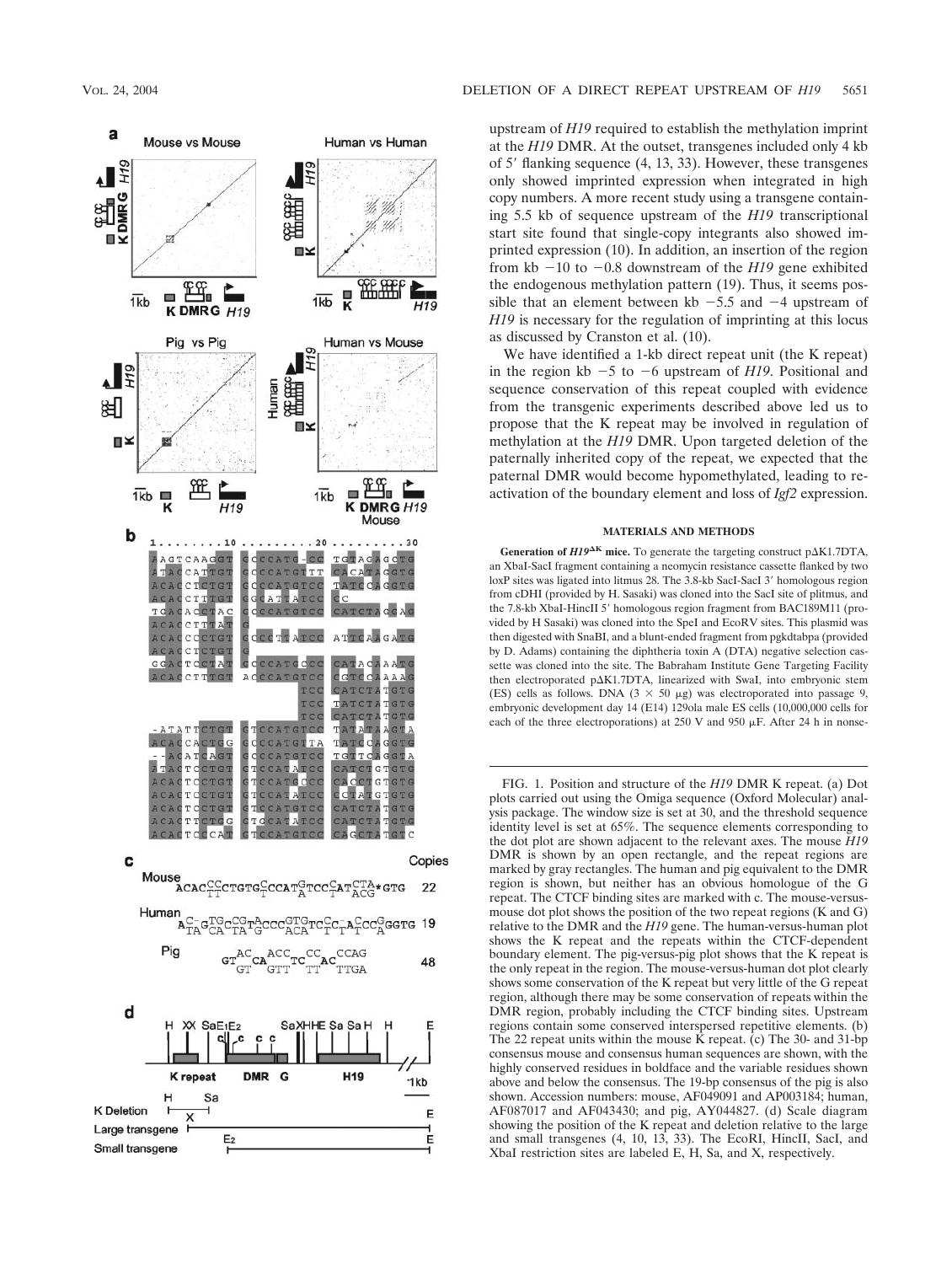

FIG. 2. Targeting strategy for deletion of the K repeat. (a) Map of the *Igf2-H19* region with a large-scale restriction map of the wild-type *H19* upstream region and targeting vector. The DMR at kb  $-2$  to  $-4$ from the transcription start site of *H19* is methylated on the paternal allele and unmethylated on the maternal allele. The K repeat and the G repeat lie 1 kb upstream and directly downstream of the DMR, respectively. Black rectangles show the positions of the 5' and 3' probes used for screening of ES cells by Southern blot. The targeting construct contains a floxed neomycin resistance cassette (*neo*) replacing a 1.7-kb region containing the K repeat and a DTA cassette to enrich for homologous recombination. Heavy black lines show regions of homology, and dotted lines indicate the vector sequence. The crosses represent homologous recombination events. The restriction fragments used for Southern blot screening are indicated. (b) Restriction map of the correctly targeted locus. (c) The targeted locus after deletion of the neomycin resistance cassette by Cre recombination in ES cells. (d) Screening for integration of the 5' end of the targeting construct by Southern blot. The wild-type allele AccIII digest gives a 14.2-kb band, and the targeted allele gives a 12.1-kb band. Lanes 1:<br>wild type;  $2 H19^{\text{AKneo}}$ . (e) Screening for integration of the 3' end of the targeting construct by Southern blot. DNA was digested with StuI

lective medium, cells were incubated for 8 days with G418 medium (200  $\mu$ g/ $\mu$ l) to select for neomycin resistance. The 380 surviving colonies were picked and grown up in four 96-well plates. DNA was extracted and digested with AccIII and StuI to screen for correct integration of the 5' and 3' ends by Southern blotting as described below. The 5' probe consists of a 2.8-kb PCR fragment (90437 to 93289 from AP03184) and the 1.3-kb AvaI-AvaI *H19* cDNA 3' probe is previously described (15). The neomycin resistance cassette (*neo*) was removed by transiently transfecting Cre recombinase. Correctly excised clones were verified by digestion with StuI, injected into C57BL/6J blastocysts, and transferred into pseudopregnant C57BL/6J females. Male chimeras produced by these injections were paired with C57BL/6J females, and germ line pups (as evidenced by coat color) were screened for the targeted allele by using the StuI digest as described above and subsequently the following PCR assay. PCR amplification was performed with Roche Taq DNA polymerase and buffer with  $2.25$  mM (50  $\mu$ l) of  $MgCl<sub>2</sub>$ , using the primers  $\Delta Kf$  (ACACTTCCTCTGAACAAGG) and  $\Delta Kr$  (TA CAATGAGGGCAGTAAGC) and a program of 94°C for 2 min followed by 10 cycles consisting of 94°C for 15 s, 55°C for 30 s, and 68°C for 3 min, and then 20 cycles consisting of 94°C for 10 s, 55°C for 30 s, and 68°C for 3 min plus 20 extra s for each cycle at 68°C for 5 min.

**Southern blot analysis.** Genomic DNA was extracted from ES cells or tissues as previously described (21). Twenty micrograms of DNA was digested with 65 U of each restriction enzyme, loaded onto a 0.8 to 1% agarose gel, transferred to Hybond  $N+$  membrane (Amersham Pharmacia) under alkaline conditions, and hybridized with specific radiolabeled probes (8, 16).

**Growth analysis.** Wet weights of placenta, whole fetuses, and newborn mice were recorded. Data were analyzed by means of two-way analyses of variance with litters and genotype as the two factors.

**RNA analysis.** Total RNA was isolated from mouse tissues with the RNeasy mini kit (QIAGEN). For expression analysis by Northern blotting,  $10 \mu$ g of RNA was separated in low-percentage formaldehyde gels and transferred to Hybond  $N+$  membrane (Amersham Pharmacia) in  $10\times$  SSC ( $1\times$  SSC is 0.15 M NaCl plus 0.015 M sodium citrate). Radiolabeling of probes and hybridization of filters were as described for DNA analysis. Hybridization was carried out with a 0.9-kb KpnI-BamHI probe specific for *Igf2*, a 1.3-kb AvaI-AvaI probe specific for *H19*, and a 0.25-kb HindIII-PstI probe specific for *Gapdh* as described by Feil et al. (15). Quantifications of expression levels were performed with a phosphorimager (Fujifilm FLA-3000 and AIDA software), and a *t* test was carried out with the Microsoft Excel statistical function. The reverse transcriptase PCR (RT-PCR) assays used to detect allele-specific expression of *Igf2* and *H19* were performed as described previously (12).

**Bisulfite sequencing.** DNA was prepared from mouse tissues and sperm, extracted with phenol-chloroform, precipitated with 100% ethanol, and digested with BamHI. Digested DNA was denatured and treated with sodium bisulfite solution as previously described (29). PCR amplification was carried out on single agarose beads with nested primers specific for bisulfite-treated DNA. Amplifications were performed in  $100 \mu l$  of reaction mixture using Roche Taq polymerase and 2.5 mM MgCl<sub>2</sub>, using the primers OF-GAAAGAAAAAGGTT GGTGAGAAAT and OR-CATAAACCCCTAACCTCATAAAACC at 94°C for 2 min followed by 10 cycles consisting of 94°C for 30 s, 50°C for 2 min, and 72°C for 1 min and then 25 cycles consisting of 94°C for 30 s, 51°C for 1 min 30 s, and 72°C for 2 min plus 5 extra s for each cycle at 72°C for 5 min. Two microliters of the first amplification products was used in a second reaction with the nested primers IF-AGGTTGGTGAGAAAATAGAGATT and IR-CAACCCTAATC TTTACACACAAAAA.

## **RESULTS**

**Identification of a conserved repeat region upstream of the** *H19* **DMR.** Sequence analysis of the region 5' of the mouse *H19* DMR revealed a 1-kb direct tandem repeat unit (Fig. 1a and b). We have termed this repeat the K repeat. Similar analysis showed that this region also contains a repeat in humans and pigs. A comparison with the human *H19* locus (using

and probed with the 3' probe. The wild-type allele digest gives a 9.8-kb band, and the targeted allele gives a 7.3-kb band and an 8.2-kb band<br>after Cre deletion. Lanes: 1, wild type; 2, *H19*<sup>AKneo</sub><sup>+/-</sup>; 3, *H19*<sup>AK+/-</sup>. The</sup> AccIII, ApaI, HincII, SacI, StuI, SwaI, and XbaI restriction sites are labeled Ac, A, H, Sa, S, Sw, and X, respectively.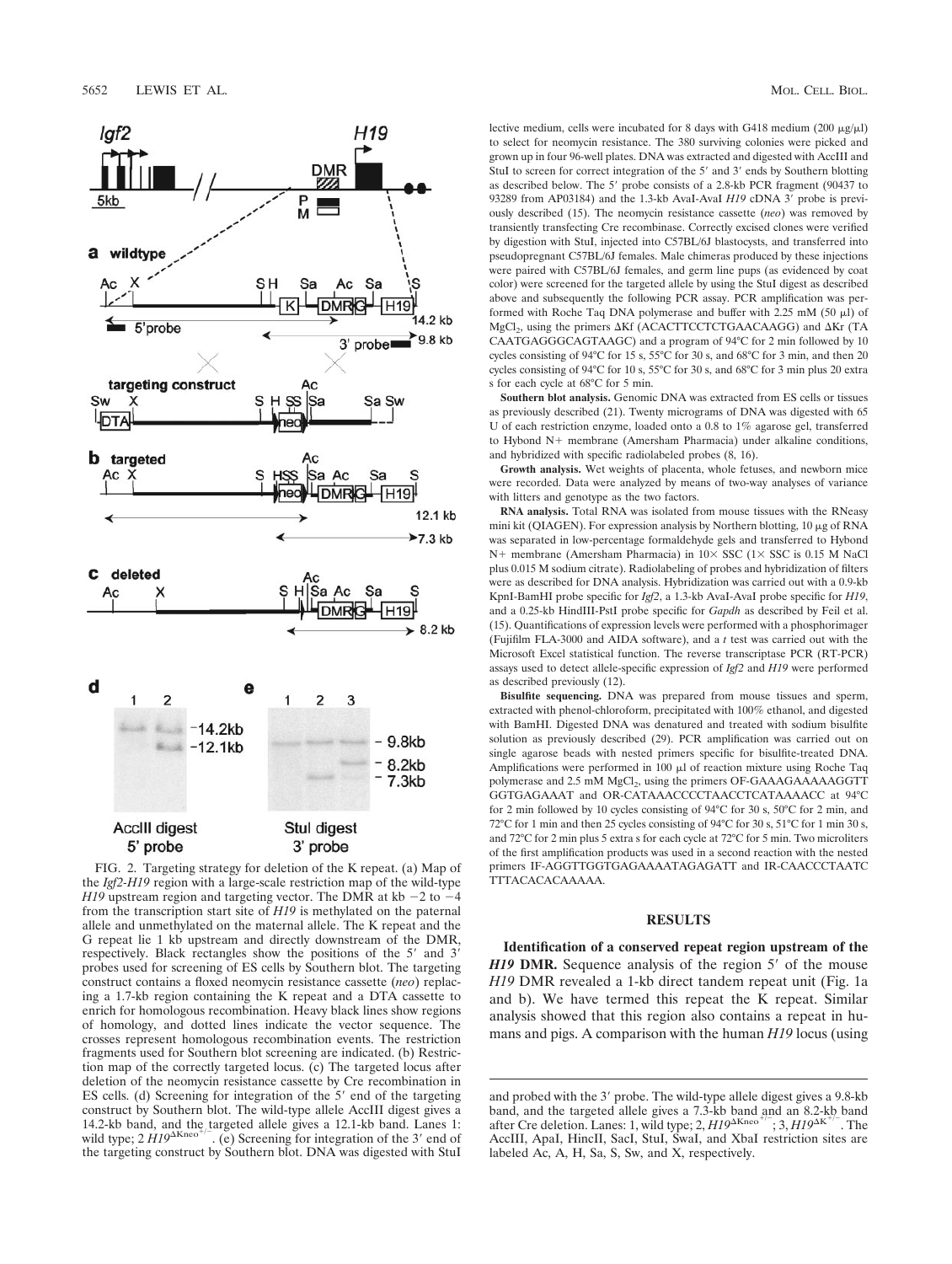

FIG. 3. Analysis of *Igf2* and *H19* expression levels and imprinting after paternal transmission of  $H19^{\text{AK}}$  deletion. (a) Heterozygous  $H19^{\text{AK}}$  males were mated to C57BL/6J females, and the expression levels of *Igf2* and *H19* in the newborn  $H19^{\text{AK}}$  (+/-) offspring and their wild-type (+/+) littermates were analyzed by Northern blot along with E18 *H19*<sup>AK</sup> and wild-type placentas. RNA was electrophoresed under denaturing conditions and hybridized with probes specific for *Igf2*, *H19*, and *Gapdh*. Six samples of each genotype from each tissue were quantified with a phosphorimager (Fujifilm FLA-3000 and AIDA software) (three representative samples are shown). The total *Igf2* and *H19* transcripts were normalized against *Gapdh* levels. A *t* test was carried out and showed no significant difference in *Igf2* and *H19* expression levels between wild-type and *H19*<sup>AK</sup> tissues. (b) Heterozygous  $H19^{\text{AK}}$  males were mated to homozygous SD7 females, and allele-specific expression of *Igf2* and *H19* was analyzed in tissues from newborn  $H19^{\text{AK}}$  (+/-) offspring and their wild-type (+/+) littermates by RT-PCR. For *Igf2*, an SD7-specific BsaAI polymorphism was used to distinguish between parental alleles (602-bp band for C57BL/6 [paternal] and 473-bp band for SD7 [maternal]). For *H19*, an SD7-specific BglI polymorphism was used to distinguish between parental alleles (521-bp band for C57BL/6 [paternal] and 384- and 137-bp bands for SD7 [maternal]). Two samples of each tissue were analyzed. No change in imprinted expression of *Igf2* or *H19* was detected.

the Omiga sequence analysis package) showed positional conservation of the K repeat and some conservation of the sequence (Fig. 1a and c) but no conservation of the downstream G-rich repeat. The human CTCF-dependent boundary element contains additional repeat elements as previously described (39). There are also two smaller regions of conservation upstream of the repeat, one of which contains a retroviral long terminal repeat element. The K repeat consists of a 30-bp unit repeated 22 times in mice and a 31-bp unit repeated 19 times in humans. In pigs, the repeat consists of a 19-bp unit repeated 48 times, but there is no significant sequence conservation with the mouse or human K repeat (Fig. 1c) Further comparisons show that the sequence and position of this repeat are highly conserved in rats (data not shown). Figure 1d shows the position of the K repeat and the deleted region described below with respect to the transgenic studies discussed (4, 10, 13). The large transgene, which imprints as a single-copy integrant, contains 400 bp of the K repeat, whereas the short transgene, which only imprints in high-copy-number integrants, does not contain the K repeat. These transgenic studies, coupled with the highly conserved position of this repeat and the sequence conservation across species, support the hypothesis that the K repeat is involved in the regulation of methylation and/or imprinting at the *H19* DMR.

**Targeted deletion of the K repeat in the mouse.** We deleted a 1.7-kb region (from kb  $-4.7$  to  $-6.4$ ) spanning the K repeat in mice by homologous recombination in ES cells using the strategy shown in Fig. 2a, b, and c. The targeting construct (Fig. 2b) included a neomycin resistance cassette (*neo*) and also a cassette containing the DTA gene designed to enrich for homologous recombination. Recombinant clones were screened by Southern blot (Fig. 2d and e). The *neo* cassette was deleted from a correctly targeted clone, and mice carrying the deletion (*H19<sup>K</sup>* ) were generated. Heterozygous mice were then mated to C57BL/6J mice for analysis of growth and gene expression levels and homozygous SD7 (a *Mus musculus domesticus* strain containing the distal portion of chromosome 7 of *Mus spretus* origin) mice for analysis of allelic expression and allele-specific DNA methylation levels.

**Deletion of the K repeat has no effect on fetal growth.** We hypothesized that paternal transmission of the deletion would cause a reduction in paternal allele-specific DNA methylation at the *H19* DMR resulting in reactivation of the CTCF boundary element, a decrease in *Igf2* expression, and therefore a reduction in fetal growth. In order to test this prediction, 6 litters of  $H19^{\Delta K+/-}$  mice and their wild-type littermates were weighed at E18 and at birth (data not shown). An analysis of variance test showed no significant difference between the mu-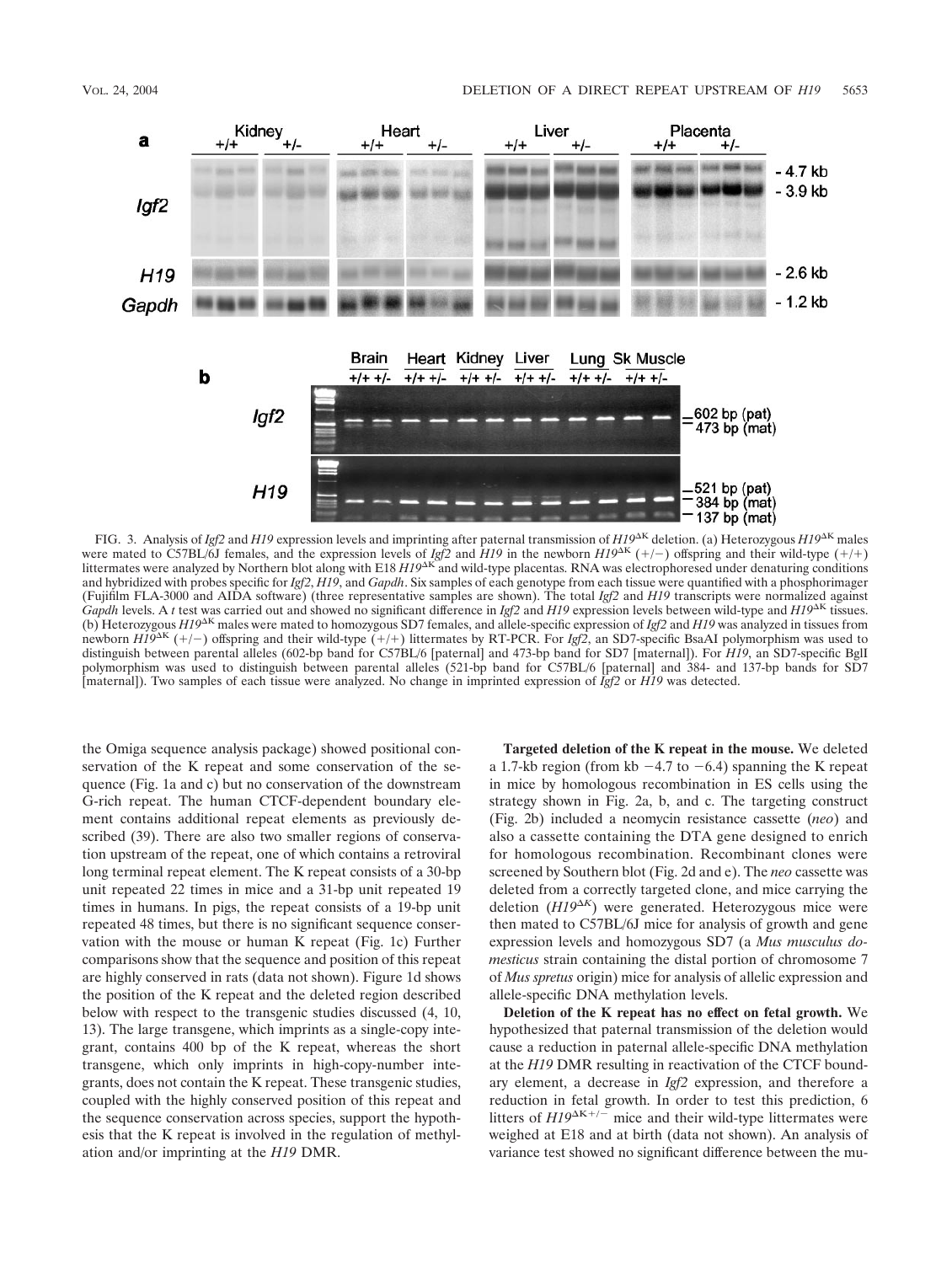

FIG. 4. Analysis of methylation levels at the *H19* DMR after paternal transmission of  $H19^{\Delta K}$  deletion. (a) Heterozygous  $H19^{\Delta K}$  males were mated to homozygous SD7 females. Methylation of the *H19* DMR was analyzed in tissues from newborn  $H19^{\Delta K}$  (+/-) offspring and their wild-type  $(+/+)$  littermates by bisulfite sequencing. Each line represents a single template molecule; solid circles represent methylated CpGs. Single nucleotide polymorphisms were used to distinguish the parental origin of the sequences. Two samples of each tissue were analyzed. No change in methylation was detected. (b) Sperm was collected from the caudal epididymus of adult heterozygous *H19*<sup>K</sup>  $(+/-)$  males and their wild-type  $(+/+)$  littermates. Methylation of the *H19* DMR was analyzed by bisulfite sequencing. No change in methylation was detected.

tant and wild-type embryos and newborns. In addition, no difference was observed in placental weight at E18 after paternal transmission of the deletion. Similarly, maternal transmission of the  $H19^{\Delta K}$  deletion had no significant effect on growth (data not shown).

**Deletion of the K repeat has no effect on expression of** *H19* **or** *Igf2***.** Substantial changes in the levels of *Igf2* expression do not always result in comparable changes in fetal growth (9, 40). We therefore analyzed the expression levels of *Igf2* and *H19* by Northern blot after paternal transmission of the deletion (Fig. 3a). No significant differences were seen between mutant and wild-type levels in newborn tissues or E18 placenta. Allelic expression in the locus was also unchanged, with both wildtype and  $H19^{\Delta K+/-}$  animals expressing *Igf2* from only the paternal chromosome (except for some regions of the brain) and *H19* only from the maternal chromosome (except for low levels of paternal expression in skeletal muscle and liver) (Fig. 3b). Again, no changes were observed after maternal transmission of the deleted allele (data not shown).

**Deletion of the K repeat has no effect on differential methylation.** Methylation at the *H19* DMR was analyzed in tissues from newborn mice by bisulfite sequencing (Fig. 4a) and Southern blot (data not shown) after paternal transmission of the  $H19^{\Delta K}$  allele. No differences were seen in paternal or maternal methylation levels. Paternal allele-specific methylation levels remained high even at the 5' end of the DMR, which lies only 590 bp downstream of the deletion. In addition, sperm DNA was also found to be highly methylated in  $H19^{\Delta K+/-}$  adult males by bisulfite sequencing (Fig. 4b) and Southern blot (data not shown). Methylation analysis by Southern blot also revealed no methylation changes after maternal transmission of the deletion (data not shown).

# **DISCUSSION**

We have identified a direct repeat element 1 kb upstream of the mouse *H19* DMR, which is conserved in humans, rats, and pigs. We proposed that this repeat may be involved in regulation of methylation in the DMR, but targeted deletion did not affect imprinting or methylation in the *Igf2-H19* locus.

Given the dominant hypothesis in the imprinting field that associates tandem repeats with targeting of methylation to DMRs (27), the considerable evidence for a role for tandem repeats in heterochromatization, and the conservation of the K repeat across several species, this result was unexpected. However similar deletions of the G repeat upstream of the *H19* DMR and the direct repeat in the *U2afbp-rs1* locus also have no effect on imprinting (34, 37, 41). To date, only one repeat deletion in an imprinted region has given rise to aberrant DNA methylation and imprinting: the repeat downstream of the *Rasgrf1* DMR (47). (It should be noted that in mice carrying this deletion, the loss of methylation varies in a strain-dependent manner and in some cases methylation is at wild-type levels.) It is therefore possible that *Rasgrf1* is the exception rather than the rule. In support of this, a conditional deletion of the de novo methylase gene *Dnmt3a* in the male germ line causes a reduction in methylation at paternally methylated DMRs upstream of *H19* and *Gtl2* but has no effect on methylation at *Rasgrf1*, indicating that a different enzymatic pathway may be responsible for methylation of the *Rasgrf1* DMR in the male germ line (H. Sasaki, personal communication). Perhaps the pathway used at *Rasgrf1* is partly dependent on the presence of a direct repeat, whereas the *Dnmt3a* pathway used at *H19* and *Gtl2* require a different methylation targeting signal. Taken together, these results suggest that direct tandem repeats are not universal signals for methylation of DMRs.

The transgenic experiments described above indicate that an extra 1.5 kb of sequence upstream of the DMR enables transgenes to imprint as single-copy insertions. This extra sequence includes 400 kb (12 repeat units) of the K repeat, which led us to hypothesize that the repeat was important for imprinting. However, it must be noted that the original short transgenes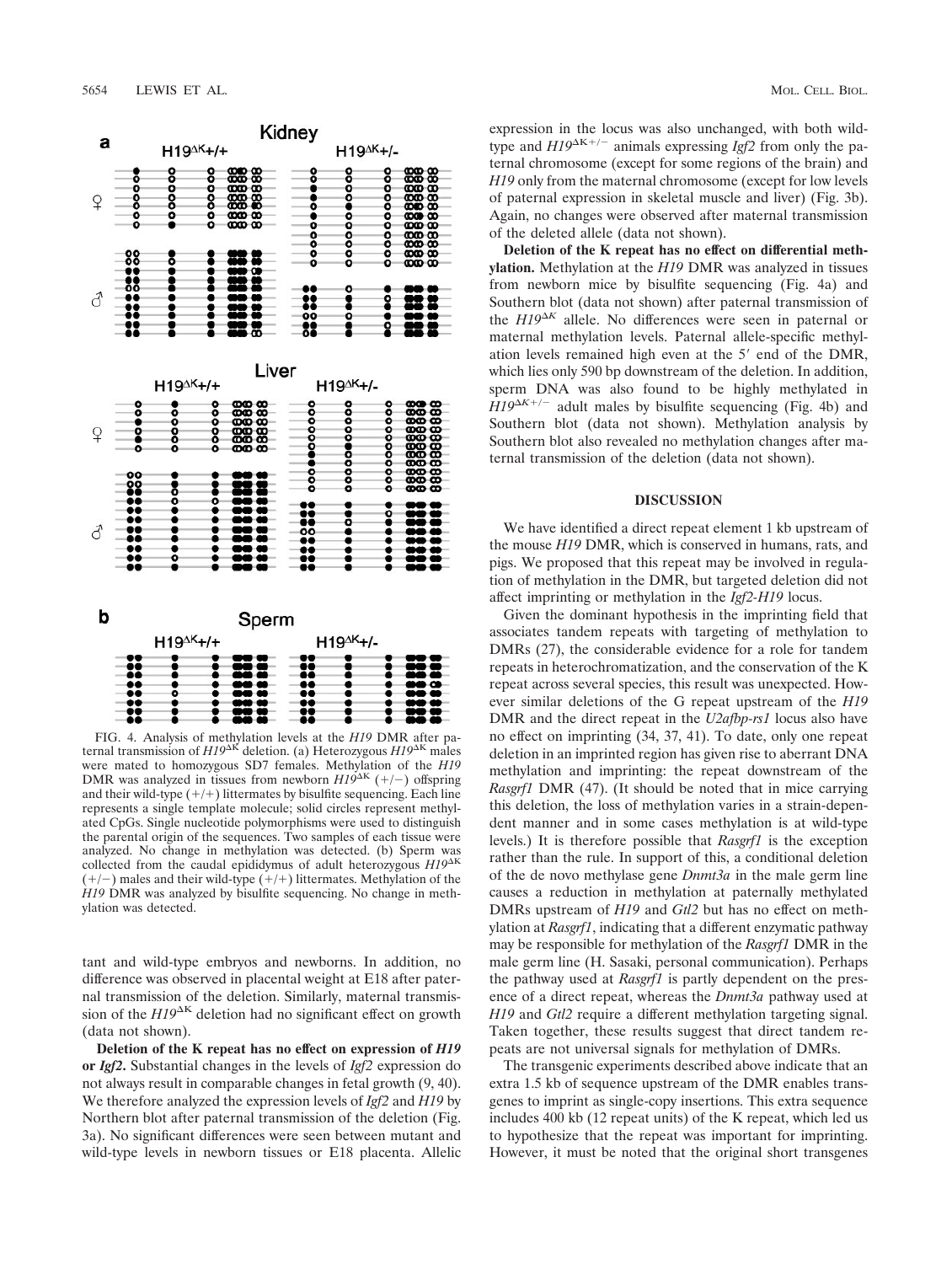used a slightly truncated form of the DMR lacking about 80 bp of the DMR as defined by methylation studies (4, 13, 33, 42). Though relatively short in length, this sequence contains one of the four CTCF binding sites. We now know that that CTCF binding not only is important for boundary function but also is involved in protecting against de novo methylation on the maternal *H19* allele (14, 30, 36). Perhaps it is this small sequence element that enables the long transgenes to imprint as single-copy insertions rather than an incomplete copy of the K repeat.

Although the upstream region of *H19* is essential for imprinting, there are also downstream elements involved in the establishment of differential methylation (7, 11). Maternal transmission of the *Mnt* mutation, a chromosomal inversion beginning 25 kb downstream of *H19*, causes hypermethylation of the maternal *H19* DMR. This indicates that a number of *cis* elements are required to establish and maintain differential methylation and imprinting at *H19*. An interesting possibility is that there may be redundancy between some of these elements with the presence of one or two being sufficient to establish the methylation imprint at the endogenous DMR even if others are deleted.

In conclusion, our results taken together with others now suggests that the simple (and appealing) hypothesis that tandem repeats are necessary for targeting of methylation to DMRs in imprinted genes is not generally correct.

## **ACKNOWLEDGMENTS**

We thank The Babraham Institute Gene Targeting Facility for their help with generating the  $H19^{\Delta K}$  mice, H. Sasaki for providing the cDH1 cosmid and the 189M11 Bac, and D. Adams for providing the DTA-containing plasmid. We thank G. Kelsey for comments on the manuscript and E. Walters for help with statistical analysis.

This work was supported by BBSRC and MRC.

#### **REFERENCES**

- 1. **Aravin, A. A., N. M. Naumova, A. V. Tulin, V. V. Vagin, Y. M. Rozovsky, and V. A. Gvozdev.** 2001. Double-stranded RNA-mediated silencing of genomic tandem repeats and transposable elements in the D. melanogaster germline. Curr. Biol. **11:**1017–1027.
- 2. **Arnaud, P., D. Monk, M. Hitchins, E. Gordon, W. Dean, C. V. Beechey, J. Peters, W. Craigen, M. Preece, P. Stanier, G. E. Moore, and G. Kelsey.** 2003. Conserved methylation imprints in the human and mouse GRB10 genes with divergent allelic expression suggests differential reading of the same mark. Hum. Mol. Genet. **12:**1005–1019.
- 3. **Barlow, D. P.** 1993. Methylation and imprinting: from host defense to gene regulation? Science **260:**309–310.
- 4. **Bartolomei, M. S., A. L. Webber, M. E. Brunkow, and S. M. Tilghman.** 1993. Epigenetic mechanisms underlying the imprinting of the mouse H19 gene. Genes Dev. **7:**1663–1673.
- 5. **Bell, A. C., and G. Felsenfeld.** 2000. Methylation of a CTCF-dependent boundary controls imprinted expression of the Igf2 gene. Nature **405:**482–485.
- 6. **Bourc'his, D., G. L. Xu, C. S. Lin, B. Bollman, and T. H. Bestor.** 2001. Dnmt3L and the establishment of maternal genomic imprints. Science **294:** 2536–2539.
- 7. **Cerrato, F., W. Dean, K. Davies, K. Kagotani, K. Mitsuya, K. Okumura, A. Riccio, and W. Reik.** 2003. Paternal imprints can be established on the maternal Igf2-H19 locus without altering replication timing of DNA. Hum. Mol. Genet. **12:**3123–3132.
- 8. **Church, G. M., and W. Gilbert.** 1984. Genomic sequencing. Proc. Natl. Acad. Sci. USA **81:**1991–1995.
- 9. **Constancia, M., W. Dean, S. Lopes, T. Moore, G. Kelsey, and W. Reik.** 2000. Deletion of a silencer element in Igf2 results in loss of imprinting independent of H19. Nat. Genet. **26:**203–206.
- 10. **Cranston, M. J., T. L. Spinka, D. A. Elson, and M. S. Bartolomei.** 2001. Elucidation of the minimal sequence required to imprint H19 transgenes. Genomics **73:**98–107.
- 11. **Davies, K., L. Bowden, P. Smith, W. Dean, D. Hill, H. Furuumi, H. Sasaki, B. Cattanach, and W. Reik.** 2002. Disruption of mesodermal enhancers for Igf2 in the minute mutant. Development **129:**1657–1668.
- 12. **Dean, W., L. Bowden, A. Aitchison, J. Klose, T. Moore, J. J. Meneses, W. Reik, and R. Feil.** 1998. Altered imprinted gene methylation and expression in completely ES cell-derived mouse fetuses: association with aberrant phenotypes. Development **125:**2273–2282.
- 13. Elson, D. A., and M. S. Bartolomei. 1997. A 5' differentially methylated sequence and the 3'-flanking region are necessary for *H19* transgene imprinting. Mol. Cell. Biol. **17:**309–317.
- 14. **Fedoriw, A. M., P. Stein, P. Svoboda, R. M. Schultz, and M. S. Bartolomei.** 2004. Transgenic RNAi reveals essential function for CTCF in H19 gene imprinting. Science **303:**238–240.
- 15. **Feil, R., J. Charlton, A. P. Bird, J. Walter, and W. Reik.** 1994. Methylation analysis on individual chromosomes: improved protocol for bisulphite genomic sequencing. Nucleic Acids Res. **22:**695–696.
- 16. **Feinberg, A. P., and B. Vogelstein.** 1983. A technique for radiolabeling DNA restriction endonuclease fragments to high specific activity. Anal. Biochem. **132:**6–13.
- 17. **Hark, A. T., C. J. Schoenherr, D. J. Katz, R. S. Ingram, J. M. Levorse, and S. M. Tilghman.** 2000. CTCF mediates methylation-sensitive enhancerblocking activity at the H19/Igf2 locus. Nature **405:**486–489.
- 18. **Hata, K., M. Okano, H. Lei, and E. Li.** 2002. Dnmt3L cooperates with the Dnmt3 family of de novo DNA methyltransferases to establish maternal imprints in mice. Development **129:**1983–1993.
- 19. **Kaffer, C. R., M. Srivastava, K. Y. Park, E. Ives, S. Hsieh, J. Batlle, A. Grinberg, S. P. Huang, and K. Pfeifer.** 2000. A transcriptional insulator at the imprinted H19/Igf2 locus. Genes Dev. **14:**1908–1919.
- 20. **Kanduri, C., V. Pant, D. Loukinov, E. Pugacheva, C. F. Qi, A. Wolffe, R. Ohlsson, and V. V. Lobanenkov.** 2000. Functional association of CTCF with the insulator upstream of the H19 gene is parent of origin-specific and methylation-sensitive. Curr. Biol. **10:**853–856.
- 21. **Laird, P. W., A. Zijderveld, K. Linders, M. A. Rudnicki, R. Jaenisch, and A. Berns.** 1991. Simplified mammalian DNA isolation procedure. Nucleic Acids Res. **19:**4293.
- 22. **Lehnertz, B., Y. Ueda, A. A. Derijck, U. Braunschweig, L. Perez-Burgos, S. Kubicek, T. Chen, E. Li, T. Jenuwein, and A. H. Peters.** 2003. Suv39hmediated histone H3 lysine 9 methylation directs DNA methylation to major satellite repeats at pericentric heterochromatin. Curr. Biol. **13:**1192–1200.
- 23. **Leighton, P. A., R. S. Ingram, J. Eggenschwiler, A. Efstratiadis, and S. M. Tilghman.** 1995. Disruption of imprinting caused by deletion of the H19 gene region in mice. Nature **375:**34–39.
- 24. **Leighton, P. A., J. R. Saam, R. S. Ingram, C. L. Stewart, and S. M. Tilghman.** 1995. An enhancer deletion affects both H19 and Igf2 expression. Genes Dev. **9:**2079–2089.
- 25. **Li, E., C. Beard, A. C. Forster, T. H. Bestor, and R. Jaenisch.** 1993. DNA methylation, genomic imprinting, and mammalian development. Cold Spring Harbor Symp. Quant. Biol. **58:**297–305.
- 26. **Martienssen, R. A.** 2003. Maintenance of heterochromatin by RNA interference of tandem repeats. Nat. Genet. **35:**213–214.
- 27. **Neumann, B., P. Kubicka, and D. P. Barlow.** 1995. Characteristics of imprinted genes. Nat. Genet. **9:**12–13.
- 28. **Okamura, K., Y. Hagiwara-Takeuchi, T. Li, T. H. Vu, M. Hirai, M. Hattori, Y. Sakaki, A. R. Hoffman, and T. Ito.** 2000. Comparative genome analysis of the mouse imprinted gene impact and its nonimprinted human homolog IMPACT: toward the structural basis for species-specific imprinting. Genome Res. **10:**1878–1889.
- 29. **Olek, A., J. Oswald, and J. Walter.** 1996. A modified and improved method for bisulphite based cytosine methylation analysis. Nucleic Acids Res. **24:** 5064–5066.
- 30. **Pant, V., P. Mariano, C. Kanduri, A. Mattsson, V. Lobanenkov, R. Heuchel, and R. Ohlsson.** 2003. The nucleotides responsible for the direct physical contact between the chromatin insulator protein CTCF and the H19 imprinting control region manifest parent of origin-specific long-distance insulation and methylation-free domains. Genes Dev. **17:**586–590.
- 31. **Pearsall, R. S., C. Plass, M. A. Romano, M. D. Garrick, H. Shibata, Y. Hayashizaki, and W. A. Held.** 1999. A direct repeat sequence at the Rasgrf1 locus and imprinted expression. Genomics **55:**194–201.
- 32. **Pearsall, R. S., H. Shibata, A. Brozowska, K. Yoshino, K. Okuda, P. J. deJong, C. Plass, V. M. Chapman, Y. Hayashizaki, and W. A. Held.** 1996. Absence of imprinting in U2AFBPL, a human homologue of the imprinted mouse gene U2afbp-rs. Biochem. Biophys. Res. Commun. **222:**171–177.
- 33. **Pfeifer, K., P. A. Leighton, and S. M. Tilghman.** 1996. The structural H19 gene is required for transgene imprinting. Proc. Natl. Acad. Sci. USA **93:** 13876–13883.
- 34. **Reed, M. R., A. D. Riggs, and J. R. Mann.** 2001. Deletion of a direct repeat element has no effect on Igf2 and H19 imprinting. Mamm. Genome **12:**873– 876.
- 35. **Reinhart, B. J., and D. P. Bartel.** 2002. Small RNAs correspond to centromere heterochromatic repeats. Science **297:**1831.
- 36. **Schoenherr, C. J., J. M. Levorse, and S. M. Tilghman.** 2003. CTCF maintains differential methylation at the Igf2/H19 locus. Nat. Genet. **33:**66–69.
- 37. **Sunahara, S., K. Nakamura, K. Nakao, Y. Gondo, Y. Nagata, and M. Katsuki.** 2000. The oocyte-specific methylated region of the U2afbp-rs/U2af1-